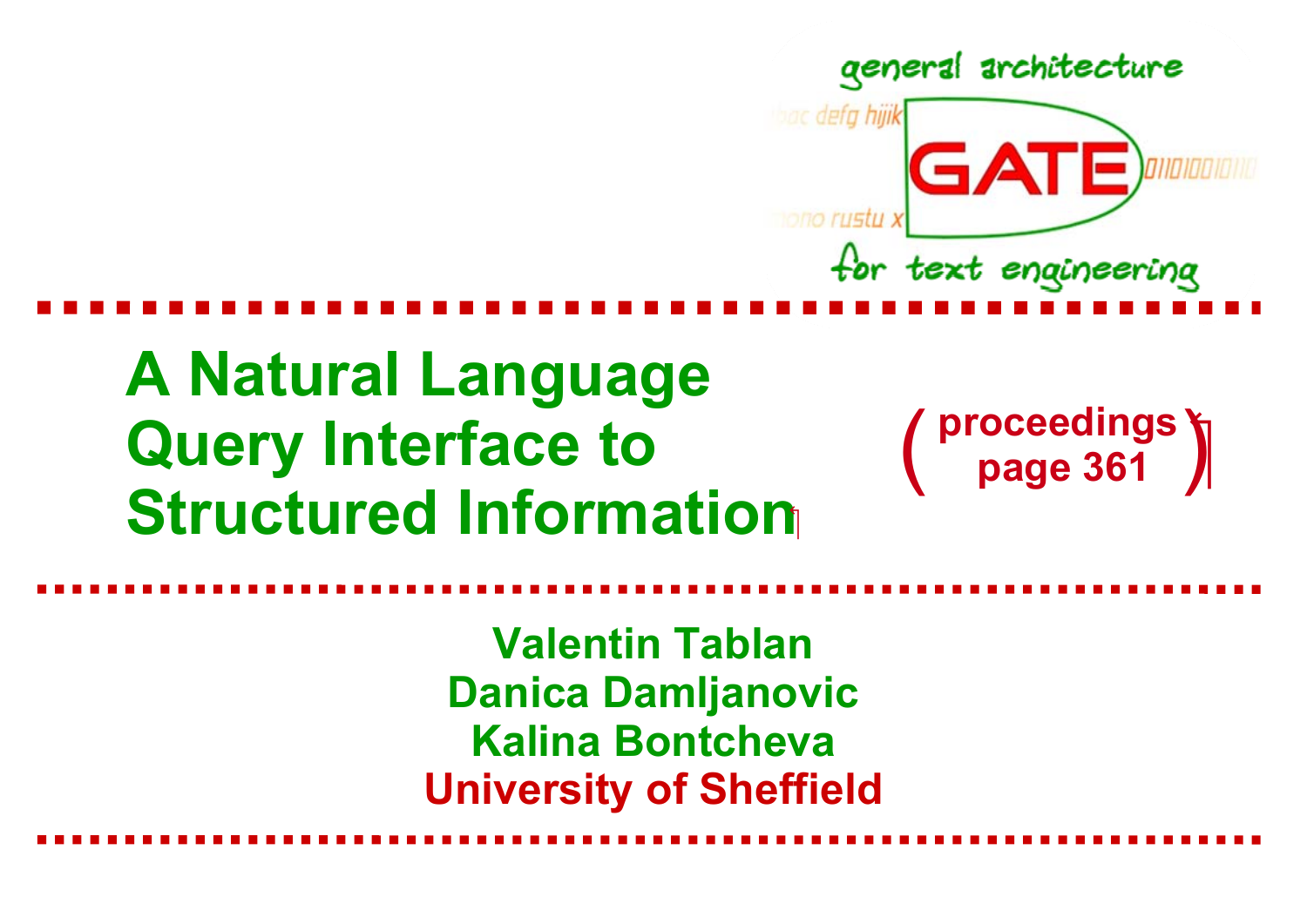## **Information access**



#### "Capitals of countries in Asia"

- □ Full text search
- Several iterations.
- A lot of work.
- □Conceptual search:
- Can make use of abstractions and generalisations powered by ontology back-end.
- With the right ontology/knowledge base, it's easy!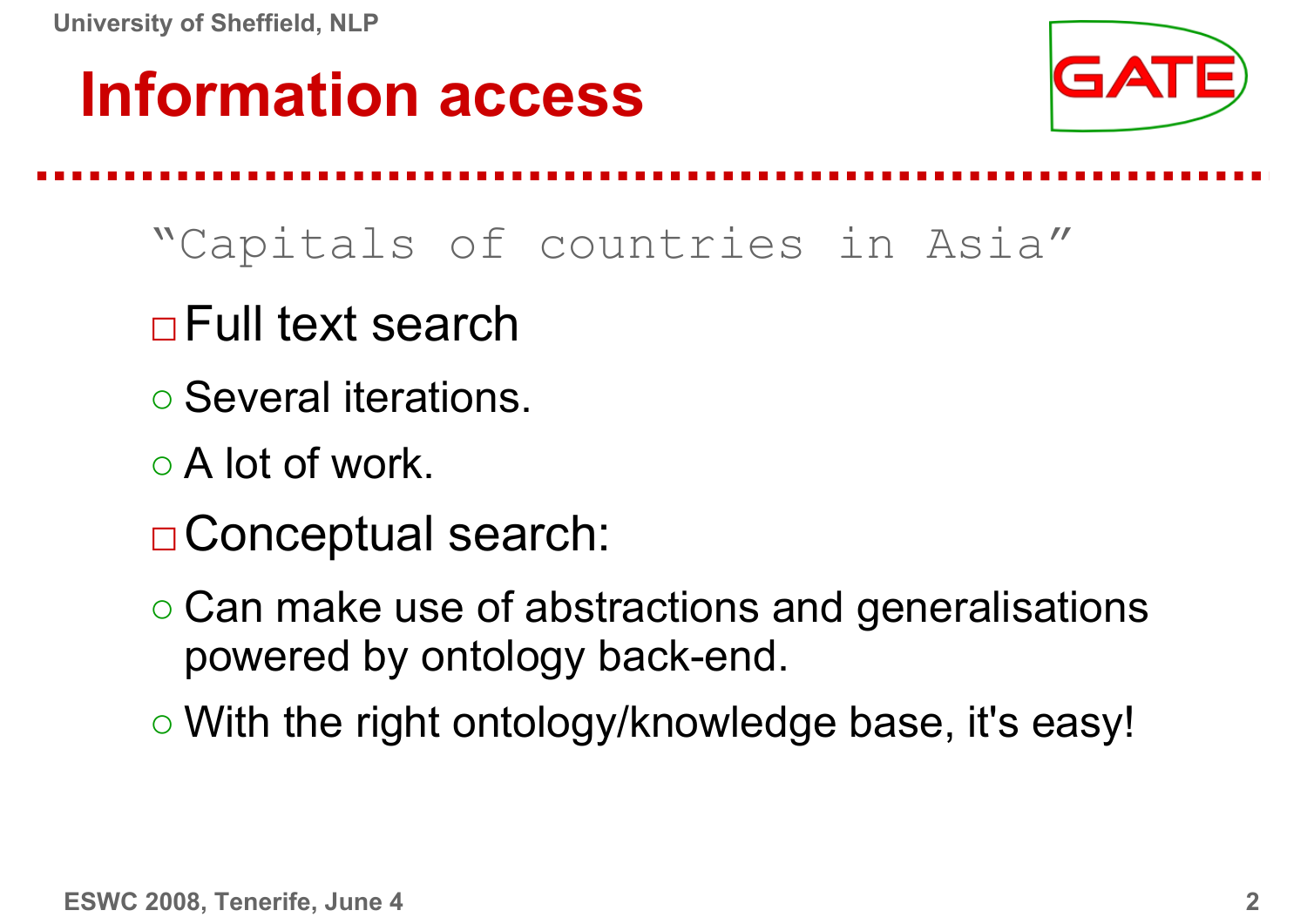#### **University of Sheffield, NLP Just type this in the query field:**



select c0, c3

from

- {c0} rdf:type {<pupp#Capital>},
- {c3} p1 {c0},
- {c3} rdf:type {<pupp#Country>},
- ${c3}$  p4  ${i6}$ ,
- {i6} rdf:type {<pupp#Continent>}

where

```
p1=<pupp#hasCapital> and 
p4=<pupp#locatedIn> and 
i6=<wkb#Continent_T.2>
```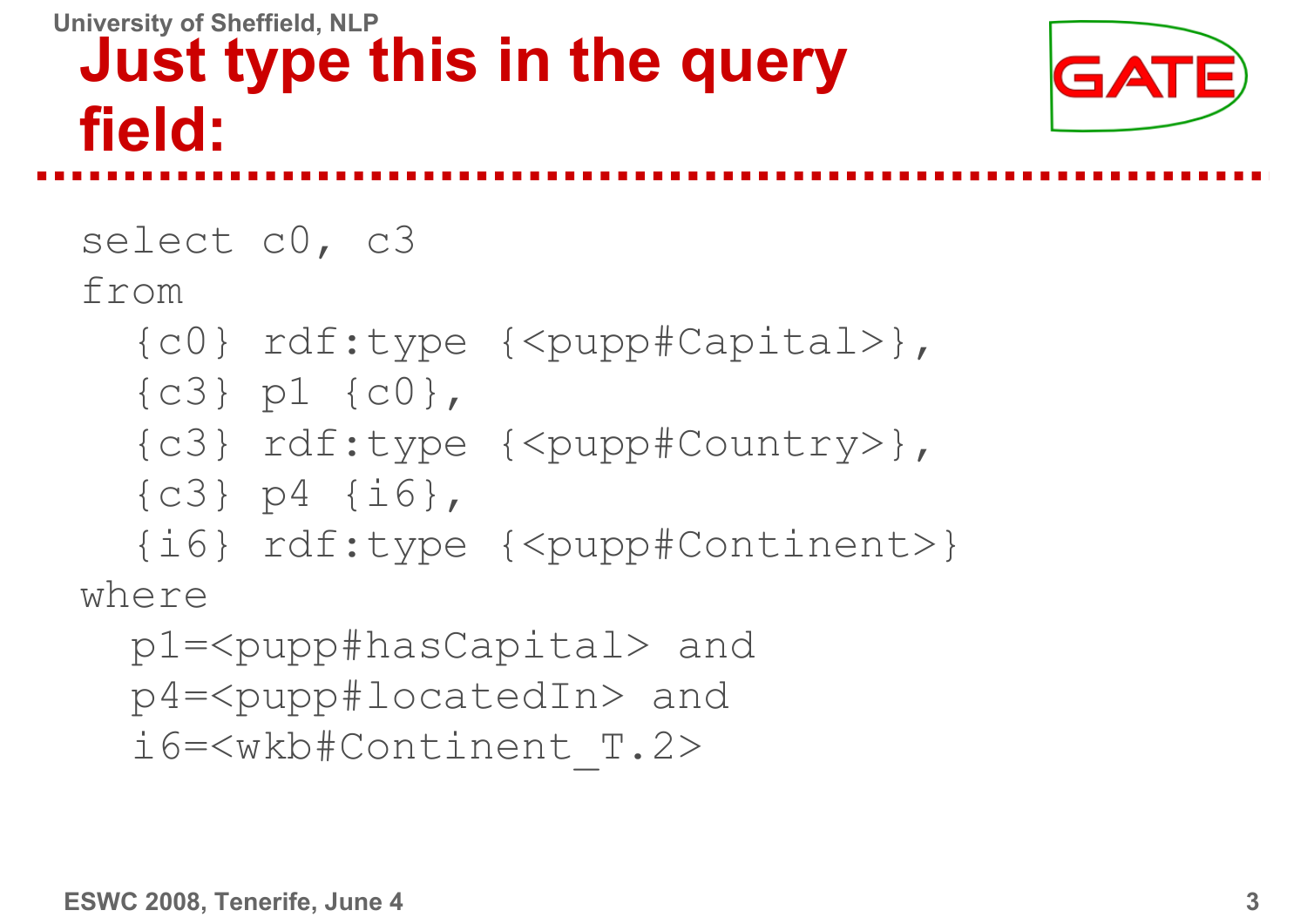## **...or fill in this form**



| KIM WEB UI - Microsoft Internet Explorer<br>L                          |                                |                                                                                                  |                     |  |  |  |  |
|------------------------------------------------------------------------|--------------------------------|--------------------------------------------------------------------------------------------------|---------------------|--|--|--|--|
| File                                                                   | Edit View Favorites Tools Help |                                                                                                  | H                   |  |  |  |  |
| Address in http://ontotest.sirma.bg/KIM/screen/EntityPatternSearch.jsp |                                |                                                                                                  |                     |  |  |  |  |
| $+$                                                                    | <b>BIM</b>                     | <b>Pattern Search</b>                                                                            | $\wedge$            |  |  |  |  |
| $^{+}$<br>$\ddot{}$                                                    | Datastore<br>$\rightarrow$     | Lookup for patterns where                                                                        |                     |  |  |  |  |
|                                                                        | Entity Pattern Search          | X, is a<br>which name<br>is unknown<br>$\checkmark$<br>----Company                               |                     |  |  |  |  |
|                                                                        | Predefined Patterns            | and X<br>Υ<br>×<br>located in                                                                    |                     |  |  |  |  |
|                                                                        | Entity Lookup                  | $Y,$ is a<br>which name<br>$\checkmark$<br>West Europe<br>is exactly $\cdot$ $\cdot$<br>Location |                     |  |  |  |  |
|                                                                        | Keyword Search<br>About KIM    | and<br>$x \vee$<br>Z<br>$\checkmark$<br>active in sector                                         |                     |  |  |  |  |
|                                                                        |                                | $Z$ , is a<br>which name                                                                         |                     |  |  |  |  |
|                                                                        |                                | food<br>contains<br>$\checkmark$<br>IndustrySector<br>$\checkmark$                               |                     |  |  |  |  |
|                                                                        | Powered by:                    | attribute restrictions:<br>is unknown<br>$\checkmark$<br>---                                     | Ξ.                  |  |  |  |  |
|                                                                        |                                | $Z \vee$                                                                                         |                     |  |  |  |  |
|                                                                        |                                | is unknown<br>$x \vee$<br>$\overline{\phantom{a}}$<br>$\checkmark$                               |                     |  |  |  |  |
|                                                                        |                                | YV<br>is unknown<br>$\checkmark$<br>---                                                          |                     |  |  |  |  |
|                                                                        |                                | Interested In:<br>٠                                                                              |                     |  |  |  |  |
|                                                                        | <b>RDF SESAME</b>              | X<br>$\checkmark$                                                                                |                     |  |  |  |  |
|                                                                        |                                |                                                                                                  |                     |  |  |  |  |
|                                                                        | FLUCERE                        | Search for:                                                                                      |                     |  |  |  |  |
|                                                                        |                                | Entities<br>Documents                                                                            |                     |  |  |  |  |
|                                                                        |                                |                                                                                                  | $\ddot{\mathbf{v}}$ |  |  |  |  |
| $\left\langle \right\rangle$<br>×<br>HII.                              |                                |                                                                                                  |                     |  |  |  |  |

**ESWC 2008, Tenerife, June 4**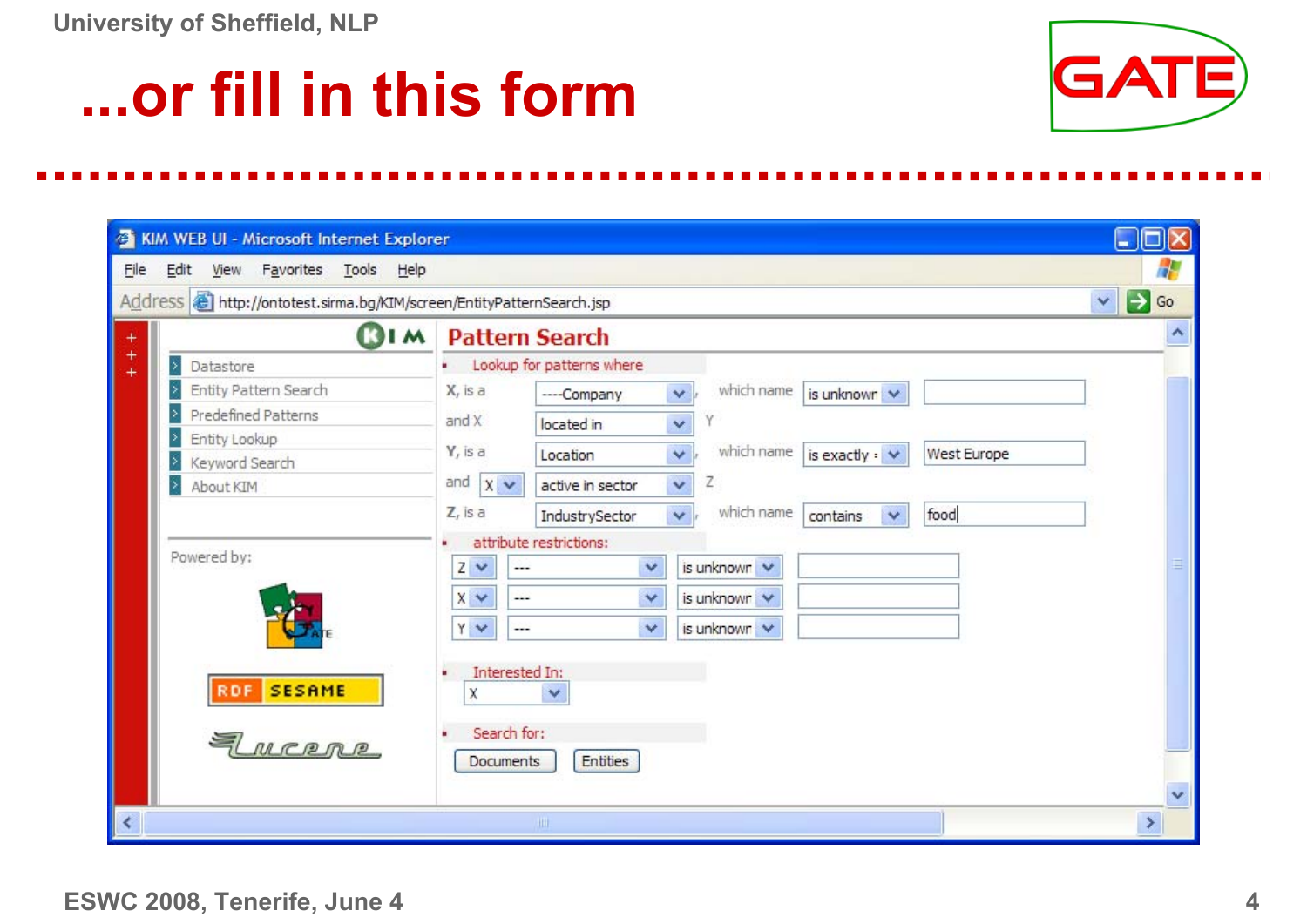**QuestIO: Question-based Interface to Ontologies**



Natural Language interface for querying knowledge bases.

Aims to:

- Be domain independent.
- $\circ$  Be easy to use require no training.
- Work with short, agrammatical queries (Google-like).

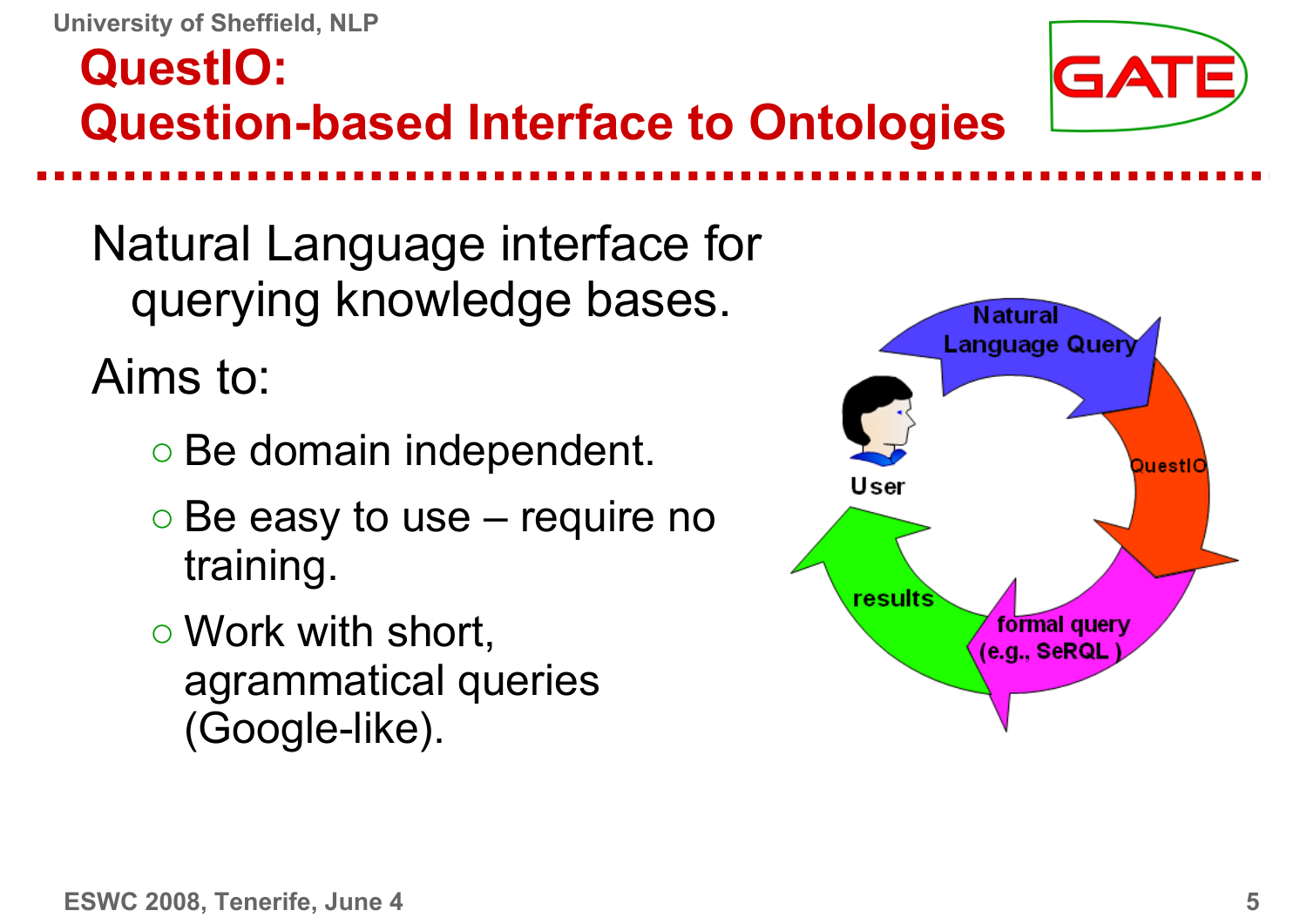

# **Domain Independent**

- Easy to change between ontologies with little or no effort.
- □ Build vocabulary directly from ontology:
	- Ontologies contain lots of text entries (resource names, labels, comments, string property values).
	- Normalise for morphology, capitalisation, segmentation, CamelCaseWords:
- CapitalCity, capitalCity, capital city
	- → Capital City
- □ Then put everything in a large gazetteer (FST lookup).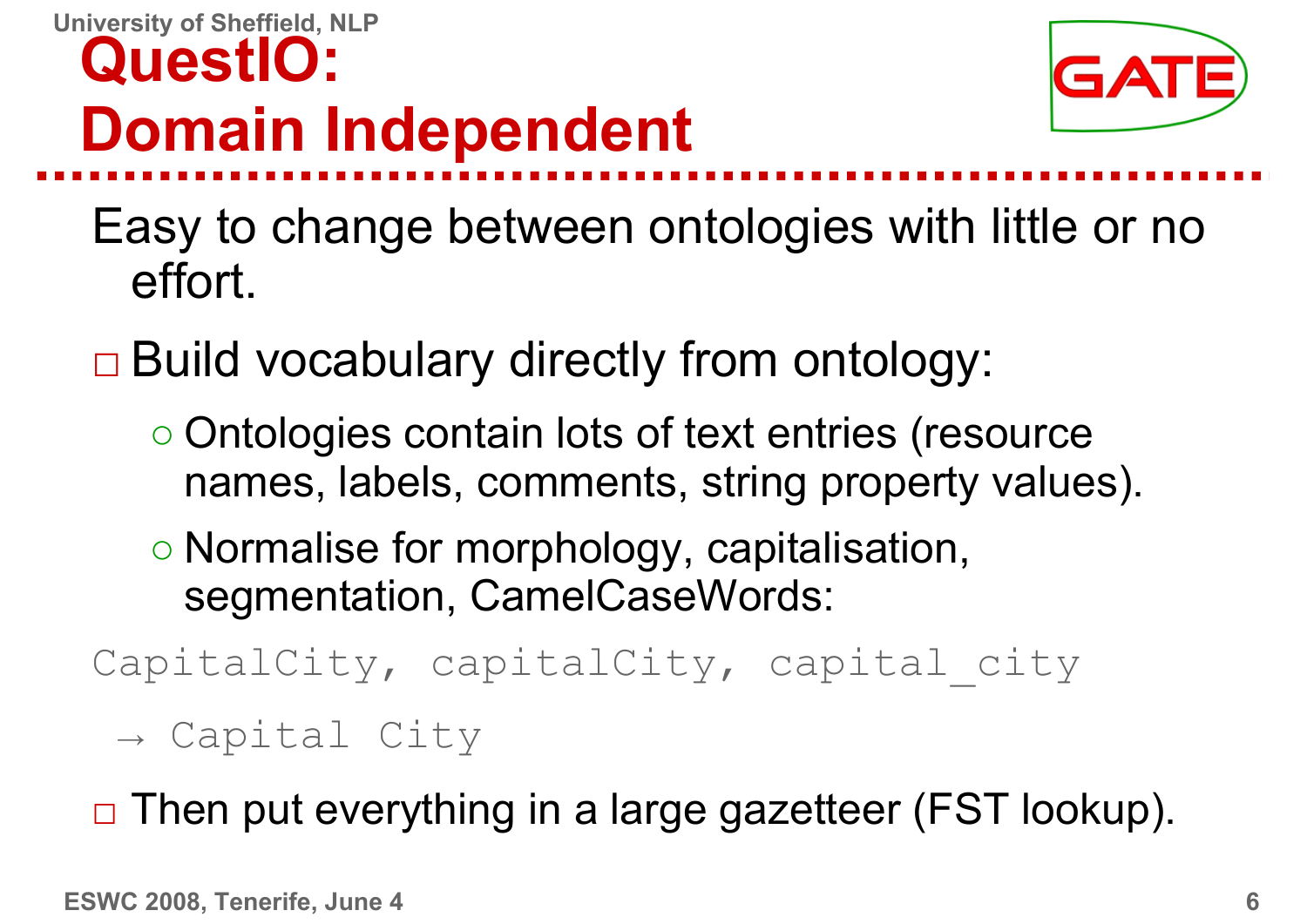## **Query Construction**



## □ Formal query (SeRQL, SPARQL):

○ A list of objects or variables chained by predicates.

#### □ Natural Language query:

○ A list of interrogative pronouns and known objects linked by [implied] predicates.

What countries are in Asia?

Is London capital of any country?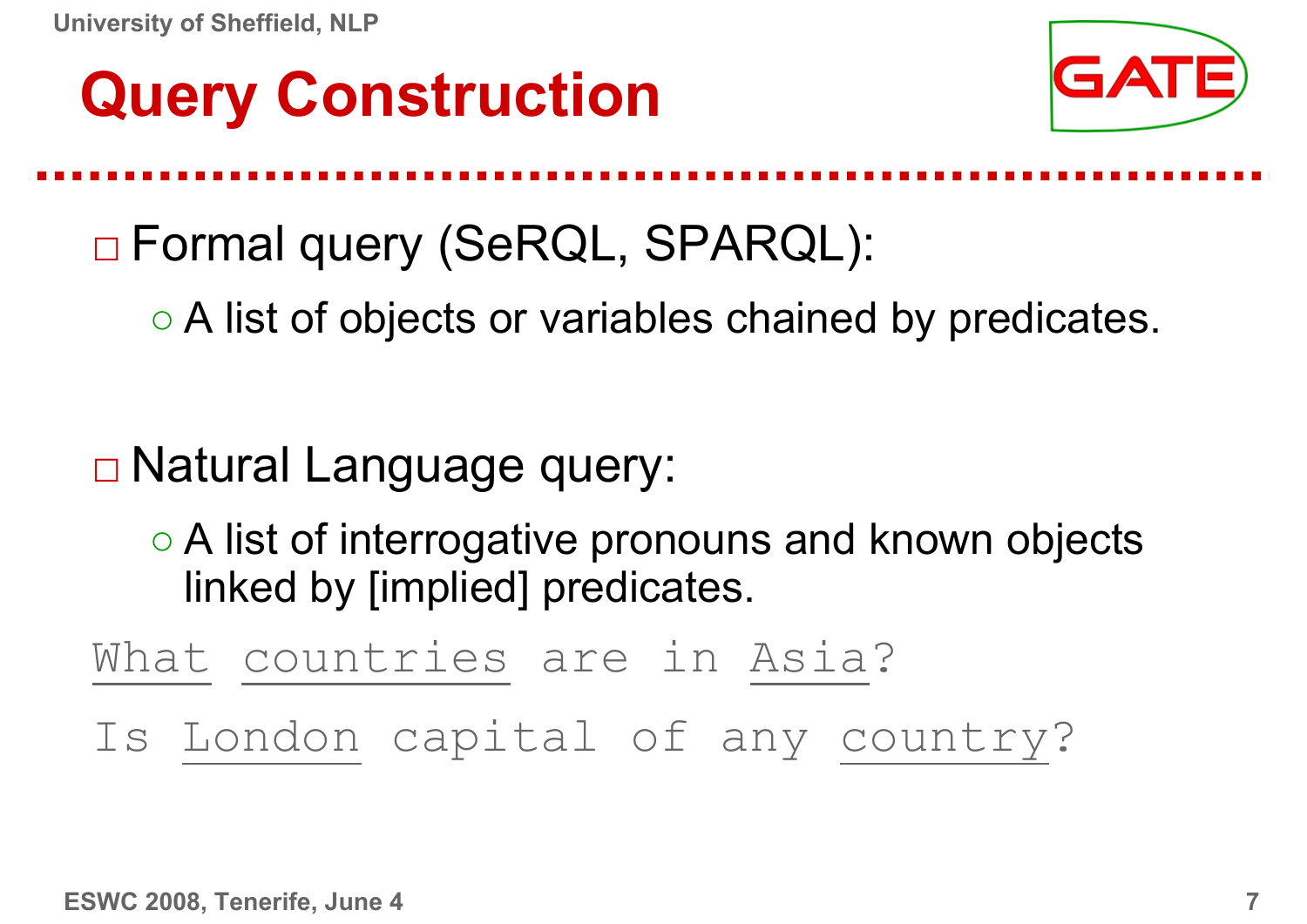## **Query Construction: Step 1 – find objects**



- □ Identify known objects in the NL query
	- Normalise the query for morphology, etc.
	- Find matching lexicalisations from the gazetteer.
	- Identify corresponding classes.

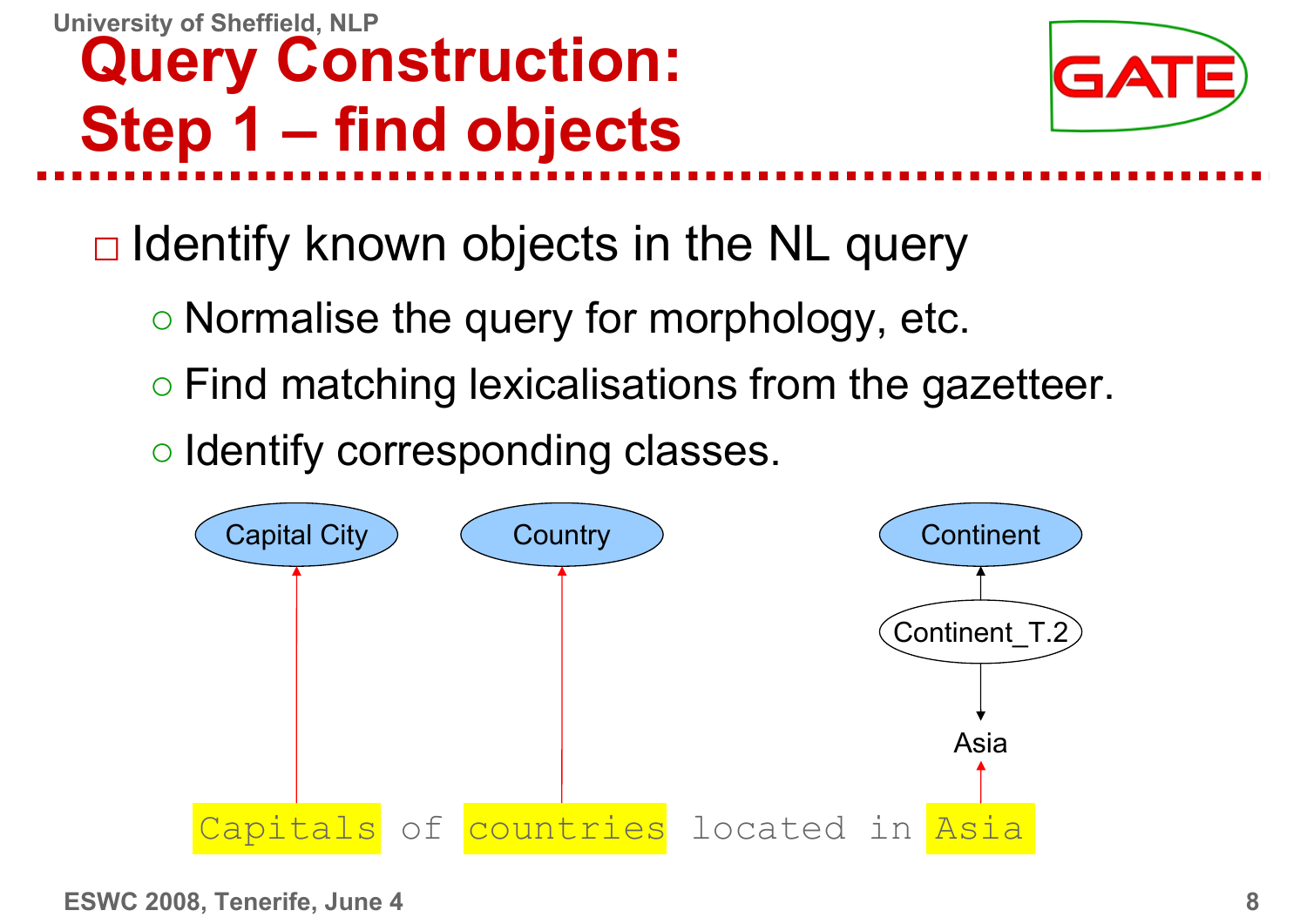## **Query Construction: Step 2 – find predicates**



- Construct a formal query by finding appropriate properties to link the concepts found.
- □ Build a list of candidate properties based on ontology schema (using domain and range constraints).
- $\Box$  Rank the properties to find the most appropriate ones.
	- Use several techniques, to cover for most cases.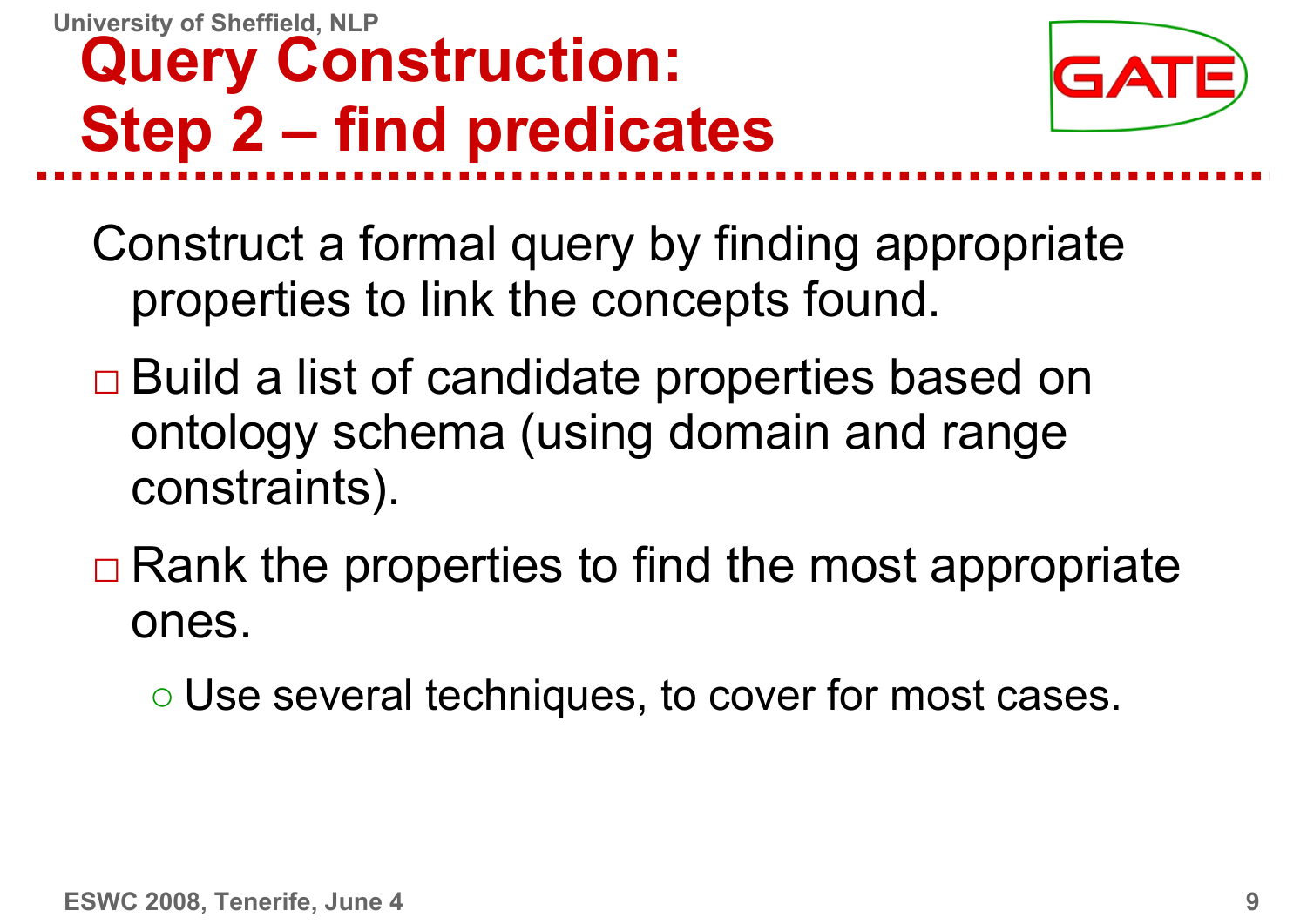#### **University of Sheffield, NLP Property Ranking: String Similarity**



□ Compare query fragments with candidate property names using Levenshtein<sup>1</sup> string similarity metric.



```
\Box "of" \rightarrow ?
```
 $\Box$  "located in"  $\rightarrow$  locatedIn

<sup>1</sup> Using Sam Chapman's simmetrics implementation.

**ESWC 2008, Tenerife, June 4**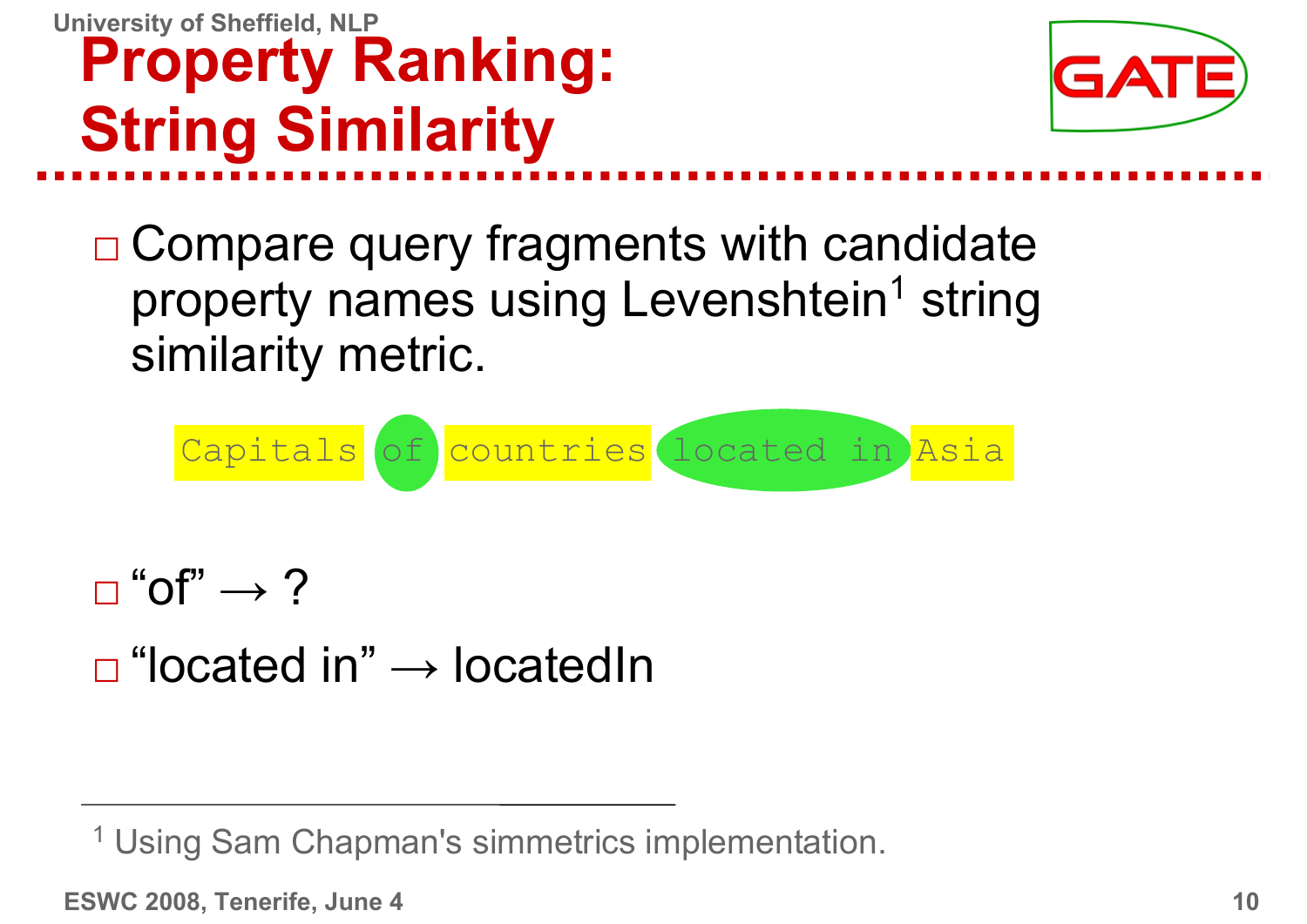**University of Sheffield, NLP Property Ranking: Ontology Structure**



#### □ **specificity score** – based on the subproperty relation in the ontology definition.

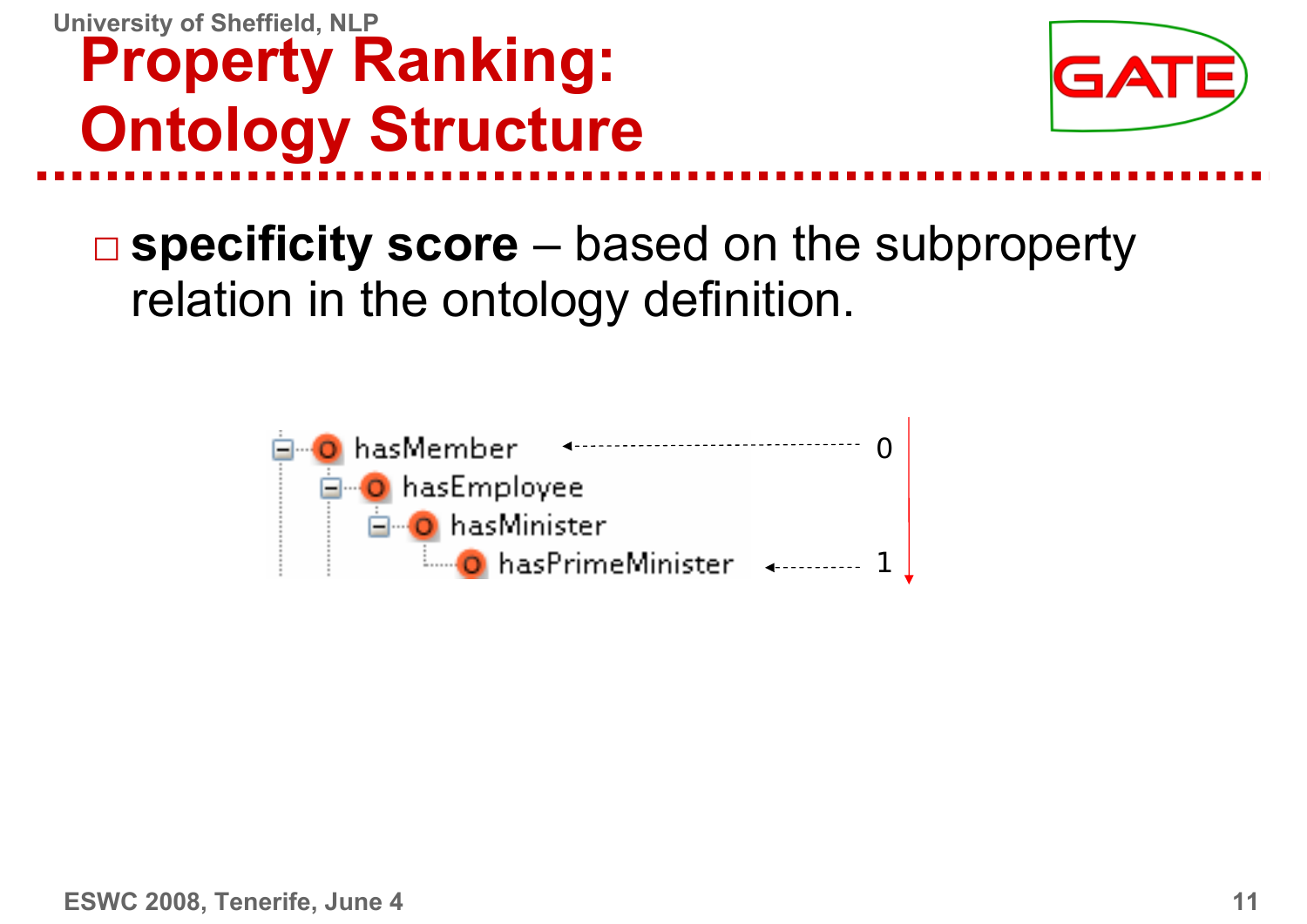#### **University of Sheffield, NLP Property Ranking: Ontology Structure (II)**



□ distance from concepts: inferring an implicit specificity of a property based on the level of the classes that are used as its domain and range.

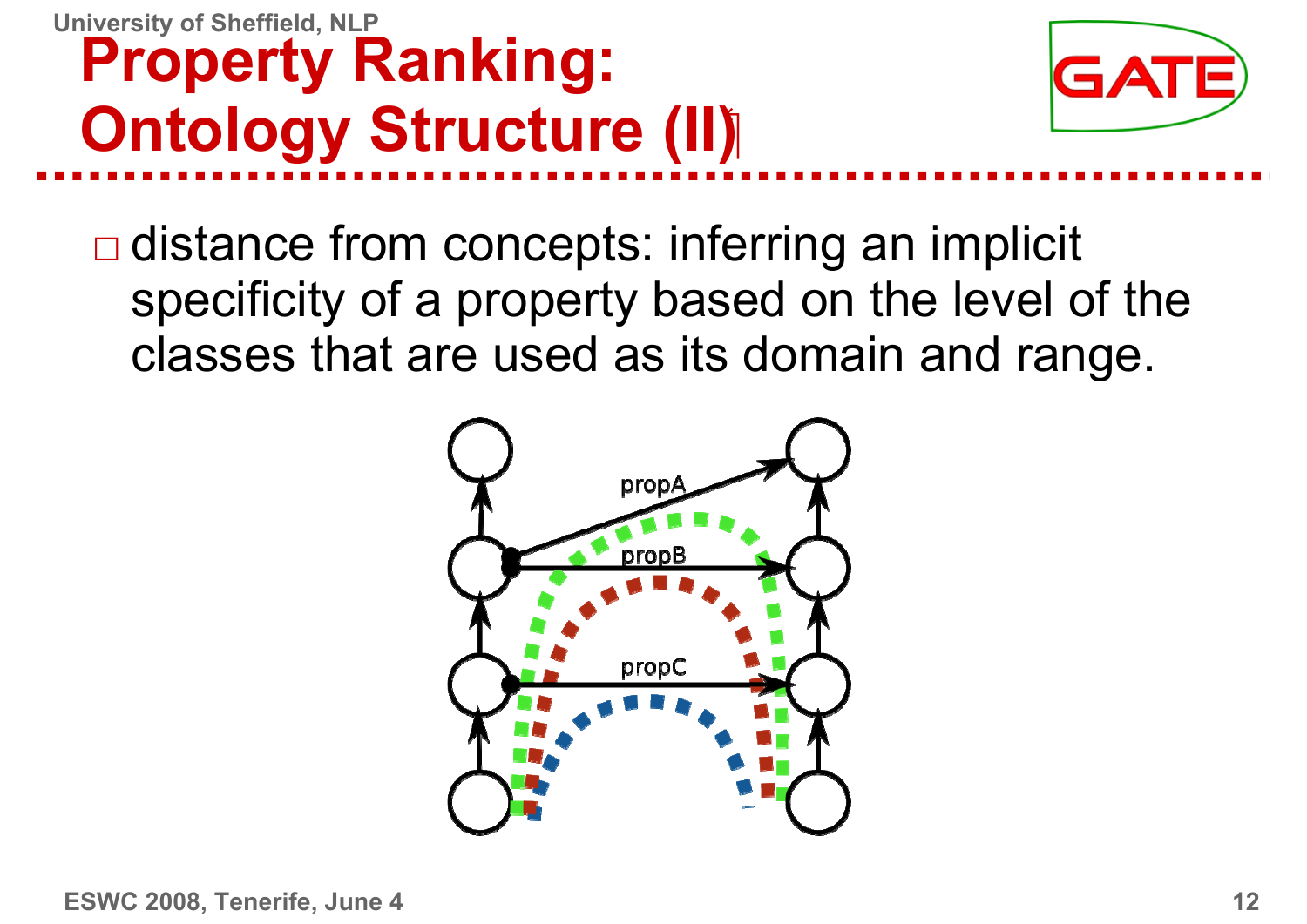## **Query Execution**



- □ Build formal queries, using identified objects and candidate predicates.
- □ Execute queries sorted by:
	- Object preference level (e.g. instance names are preferred to associated property values).
	- Property ranking order.
- □ ..until [some] results are found.
- □ Note that predicates may be reversed!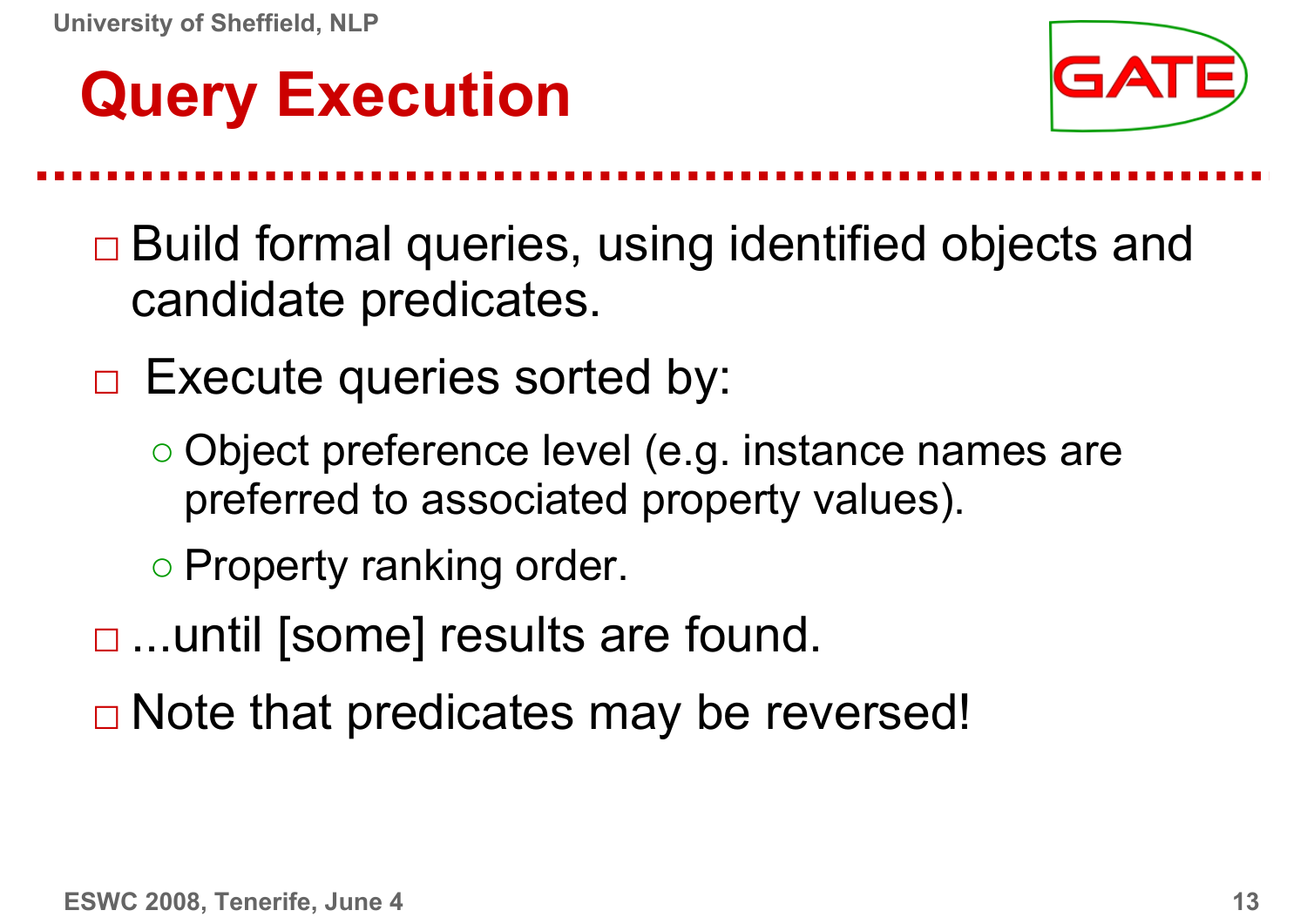### **Results!**



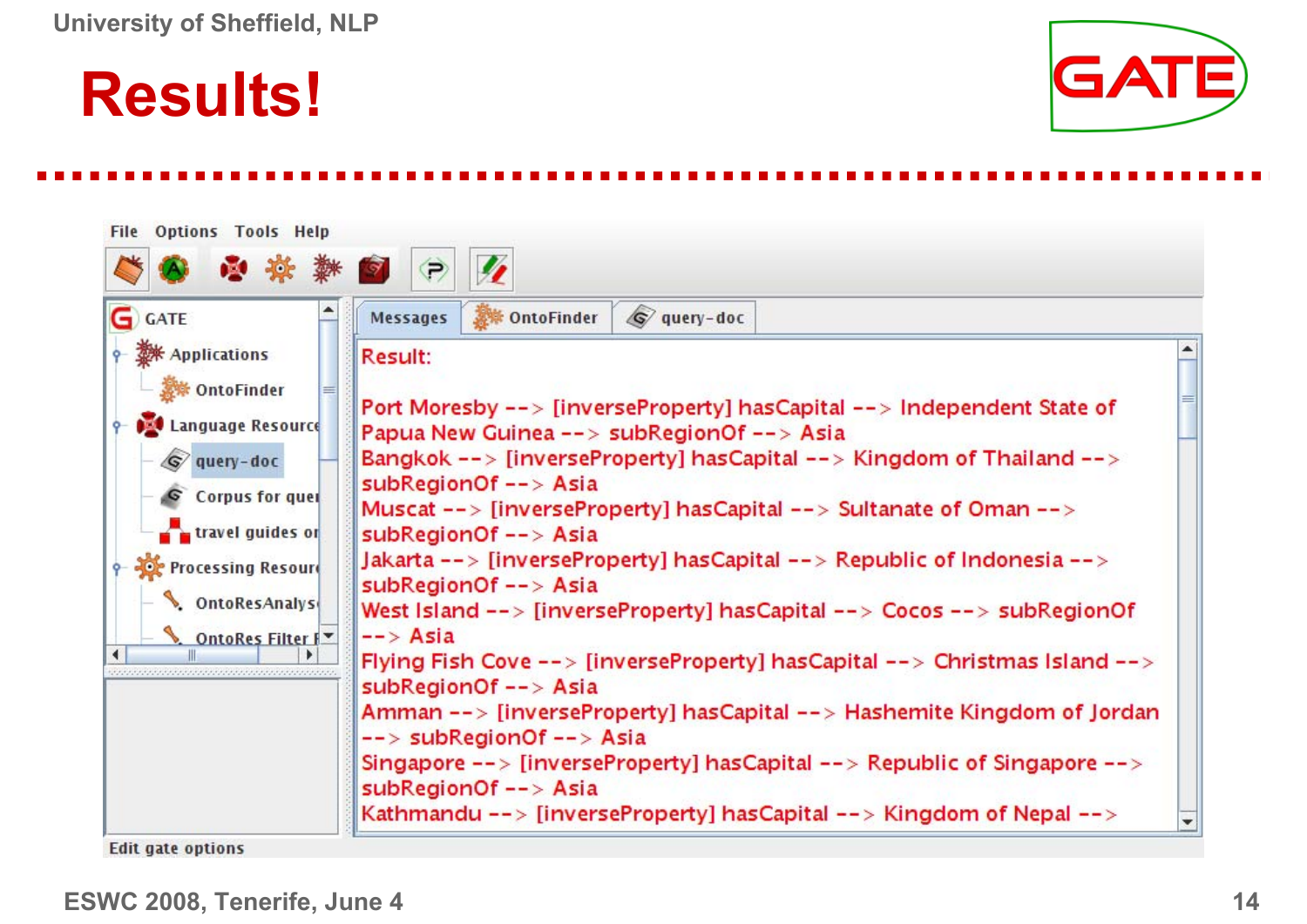## **Evaluation – datasets**



□ Travel guides ontology:

- $\circ$  Uses a section of PROTON<sup>1</sup>, relevant to geography concepts.
- $\circ$  Populated with the relevant instances from the KIM<sup>2</sup> knowledge base.

## □ GATE Ontology:

- A semi-automatically derived ontology/knowledge base describing the GATE<sup>3</sup> text mining platform.
- 1http://proton.semanticweb.org
- 2http://www.ontotext.com/kim/
- 3http://gate.ac.uk.

**ESWC 2008, Tenerife, June 4**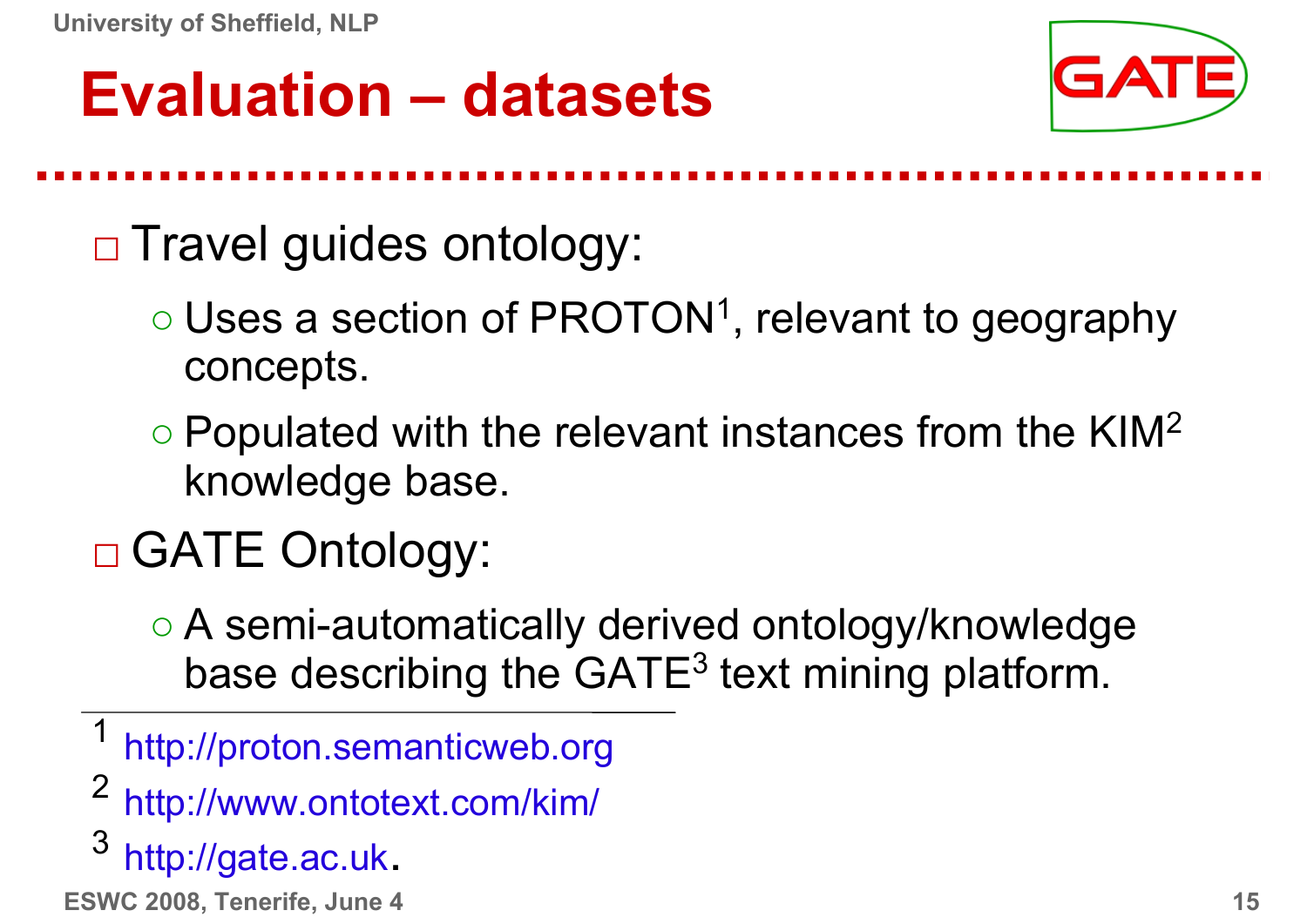#### **University of Sheffield, NLP Evaluation: scalability (init time1)**



□ Ontologies have not been customised or changed prior using with QuestIO!

|                          | <b>GATE kb</b> | <b>Travel kb</b> |
|--------------------------|----------------|------------------|
| <b>Classes</b>           | 42             | 318              |
| <b>Object Properties</b> | 23             | 86               |
| Instances                | 594            | 2790             |
| <b>Total size</b>        | 659            | 3194             |
| Initialisation time      | 16 seconds     | 22 seconds       |

1Times are lower than reported in the paper due to ongoing optimisation work.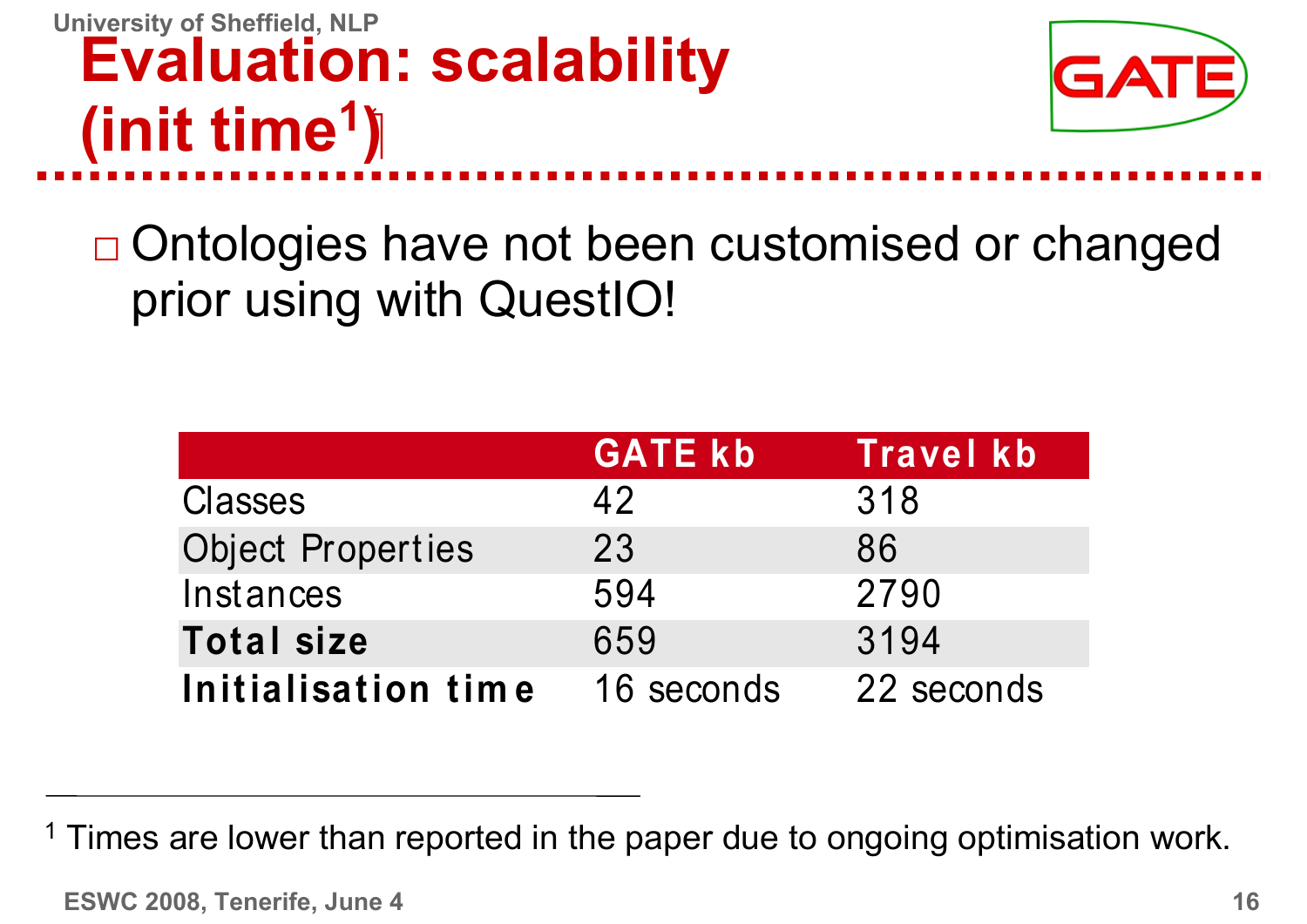#### **University of Sheffield, NLP Evaluation: scalability (run time)**



| <b>Query</b>                         | <b>Objects Time</b> | (ms) |
|--------------------------------------|---------------------|------|
| Countries                            |                     | 70   |
| <b>Countries in Asia</b>             |                     | 108  |
| <b>Capitals of countries in Asia</b> | 3                   | 135  |
| Capitals of countries in             |                     | 240  |
| global regions part of Asia          |                     |      |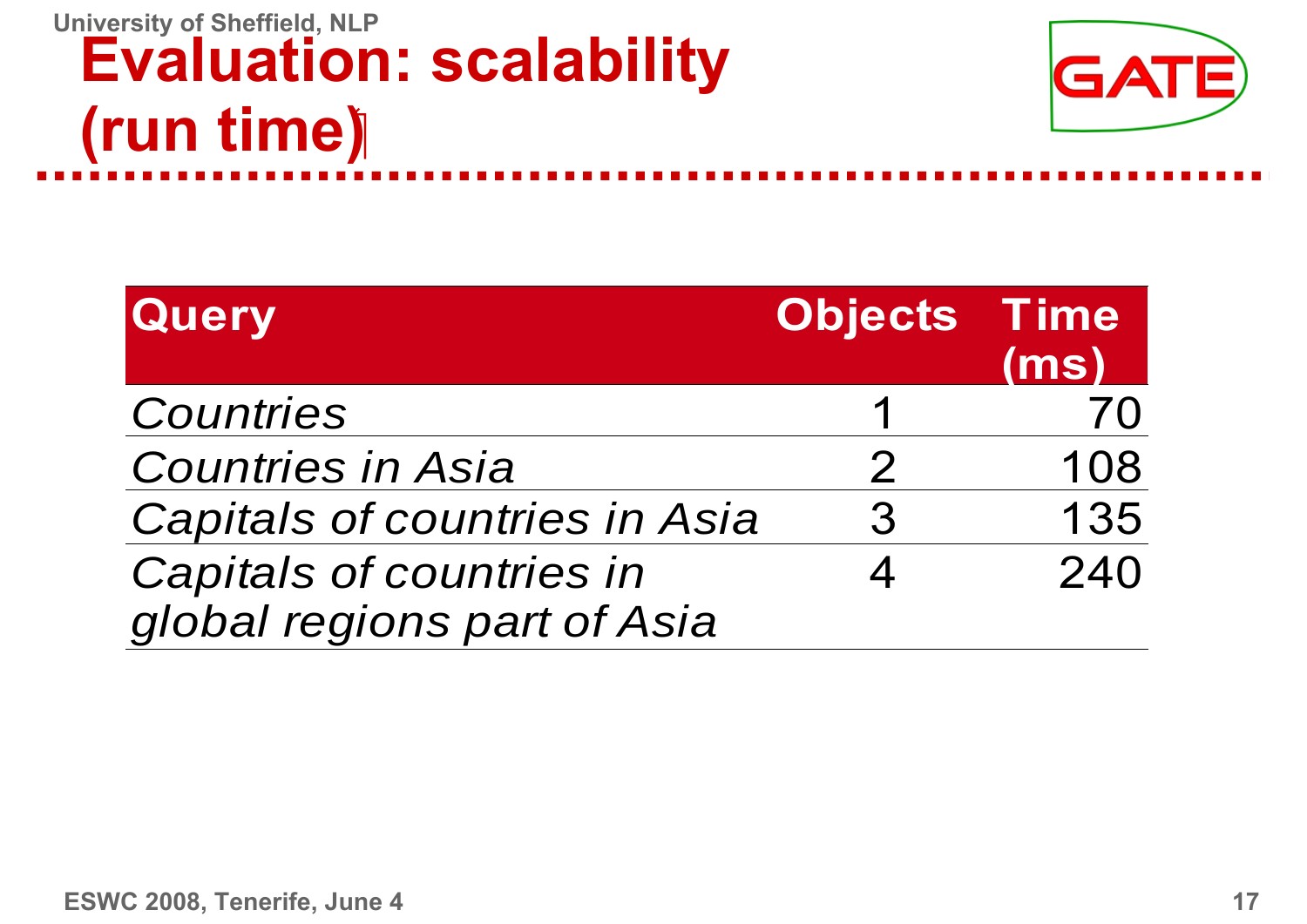

- □ 36 questions extracted from GATE list
	- 22 out of 36 questions were answerable (the answer was in the knowledge base):
	- 12 correctly answered (54.5%)
	- 6 with partially corrected answer (27.3%)
	- system failed to create a SeRQL query or created a wrong one for 4 questions (18.2%)

#### □ Total score:

- 68% correctly answered
- 32% did not answer at all or did not answer correctly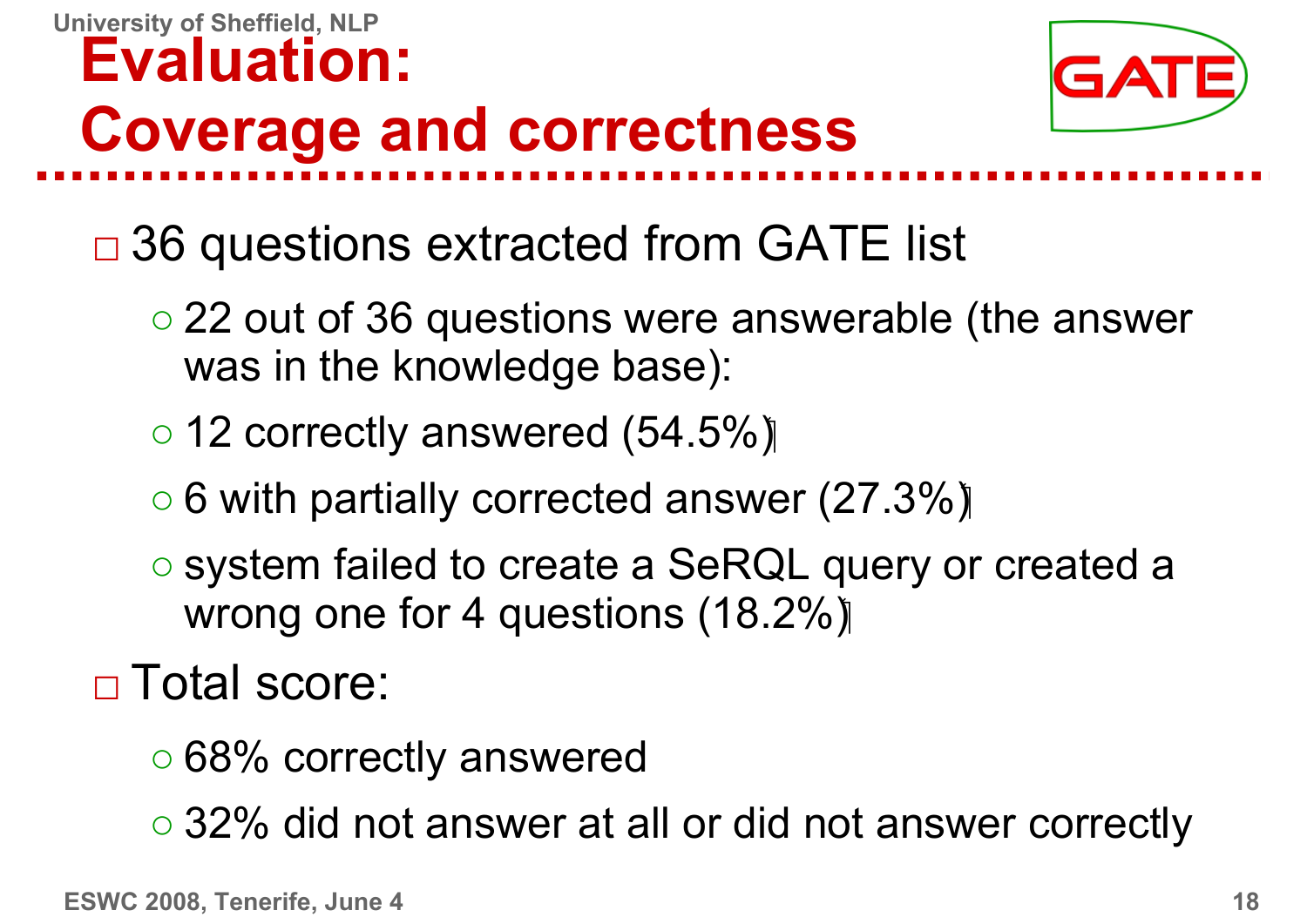



**http://www.gate.ac.uk/questio-client-app/search.js**

- □ Travel guides ontology:
	- Continents, countries, cities (capitals only).
- □ Example questions:
	- Countries in Europe or North America
	- Asia's global regions
	- Capitals of countries (located) in Africa

○ ...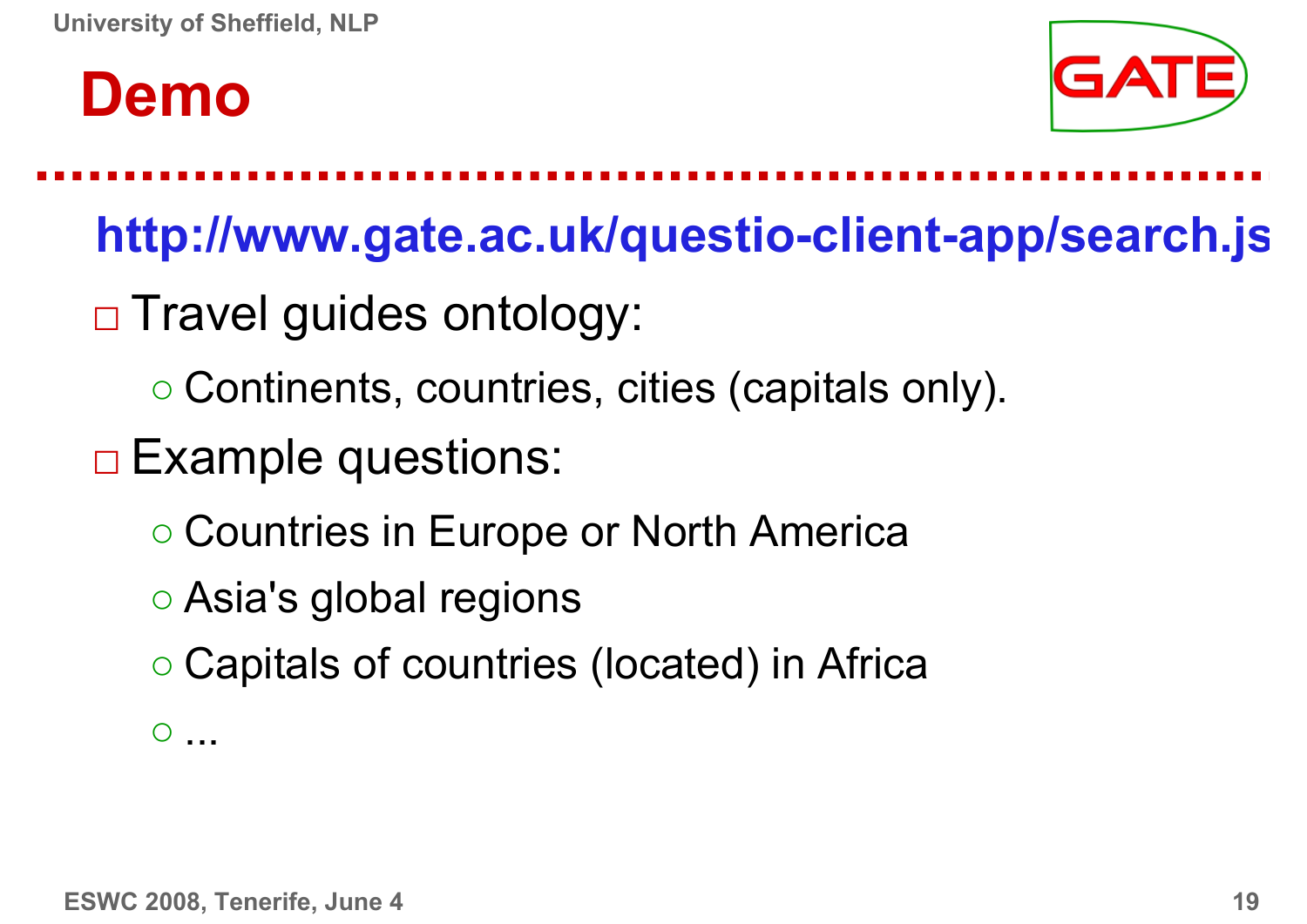## **Future Work**



Move toward a session-based approach

- □ Don't just say "Nothing found";
- □ Use session history to guide the search (affect ranking);
- $\Box$  Keep user profiles with custom lexicalisations (e.g. *"works for"* vs. isEmployedBy).